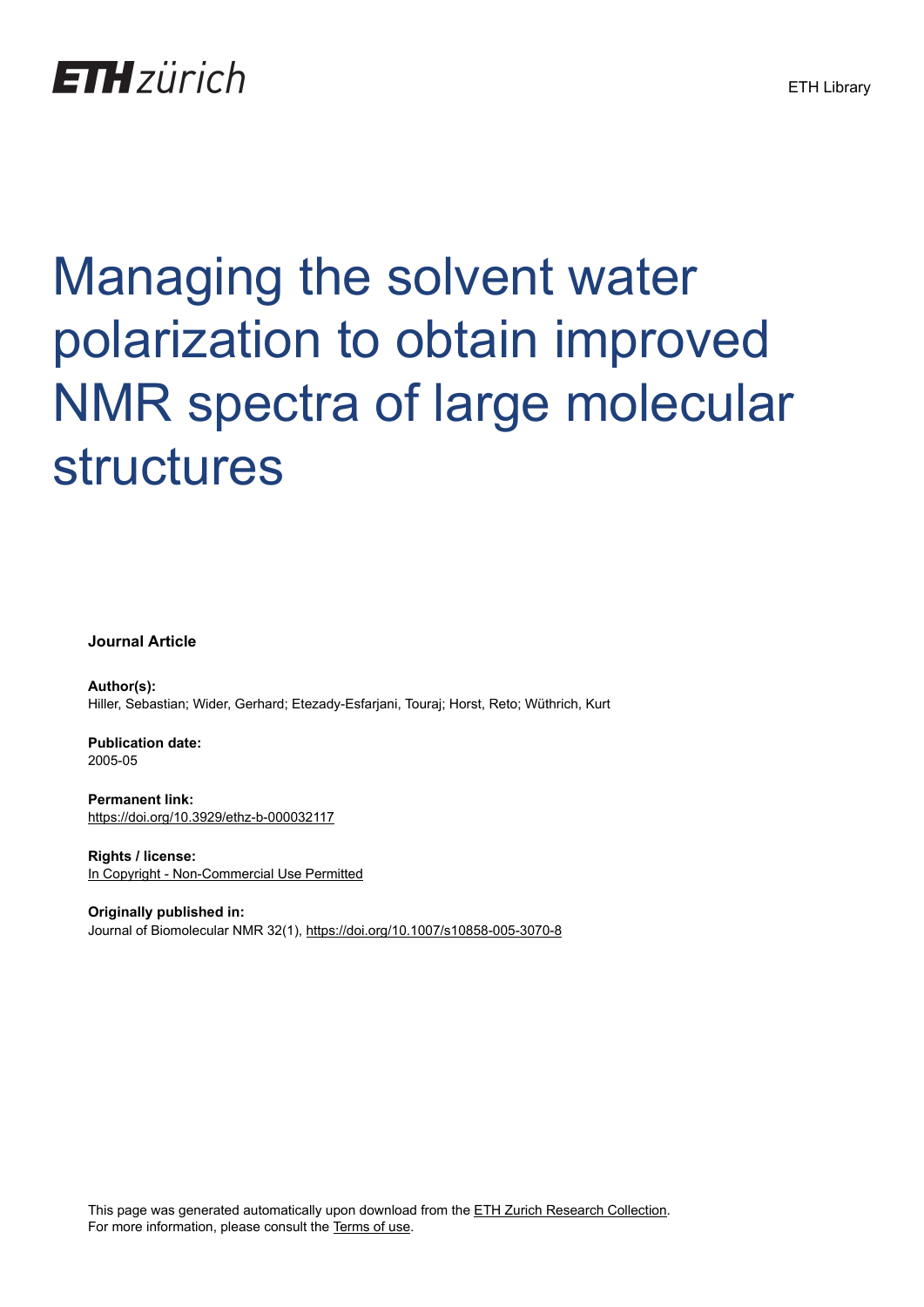Article

### Managing the solvent water polarization to obtain improved NMR spectra of large molecular structures

Sebastian Hiller, Gerhard Wider\*, Touraj Etezady-Esfarjani, Reto Horst\*\* & Kurt Wüthrich

Institut für Molekularbiologie und Biophysik, Eidgenössische Technische Hochschule Zürich, CH-8093, Zürich, Switzerland

Received 20 December 2004; Accepted 17 February 2005

Key words: CRIPT, paramagnetic relaxation enhancement, sensitivity, spin diffusion, TROSY, water suppression

#### Abstract

In large molecular structures, the magnetization of all hydrogen atoms in the solute is strongly coupled to the water magnetization through chemical exchange between solvent water and labile protons of macromolecular components, and through dipole–dipole interactions and the associated ''spin diffusion'' due to slow molecular tumbling. In NMR experiments with such systems, the extent of the water polarization is thus of utmost importance. This paper presents a formalism that describes the propagation of the water polarization during the course of different NMR experiments, and then compares the results of model calculations for optimized water polarization with experimental data. It thus demonstrates that NMR spectra of large molecular structures can be improved with the use of paramagnetic spin relaxation agents which selectively enhance the relaxation of water protons, so that a substantial gain in signal-to-noise can be achieved. The presently proposed use of a relaxation agent can also replace the water flip-back pulses when working with structures larger than about 30 kDa. This may be a valid alternative in situations where flip-back pulses are difficult to introduce into the overall experimental scheme, or where they would interfere with other requirements of the NMR experiment.

Abbreviations: CRIPT – cross relaxation-induced polarization transfer;  $DOTA - 1$ , 4, 7, 10-tetra-acetic acid-1, 4, 7, 10-tetraazacyclododecane; TROSY – transverse relaxation-optimized spectroscopy.

#### Introduction

During the last decades, NMR structure determination and various NMR applications for the biophysical characterization of proteins and nucleic acids with molecular weights up to about 30 kDa have become standard procedures (Wüthrich, 1986; Bax and Grzesiek, 1993; Kay, 1997; Wider, 1998; Wüthrich, 2003). For structures of higher molecular weight, NMR studies are more difficult, mainly because of fast transverse spin relaxation due to slow molecular tumbling (Brownian motion). In the last few years, NMR techniques for large molecules have been developed, which improve the quality of the spectra through optimization of transverse relaxation during evolution and acquisition times (TROSY) (Pervushin et al., 1997; Wüthrich and Wider, 2003), and through the use of both cross

<sup>\*</sup>To whom correspondence should be addressed. E-mail: gsw@mol.biol.ethz.ch

<sup>\*\*</sup>Present address: The Scripps Research Institute, La Jolla, CA 92037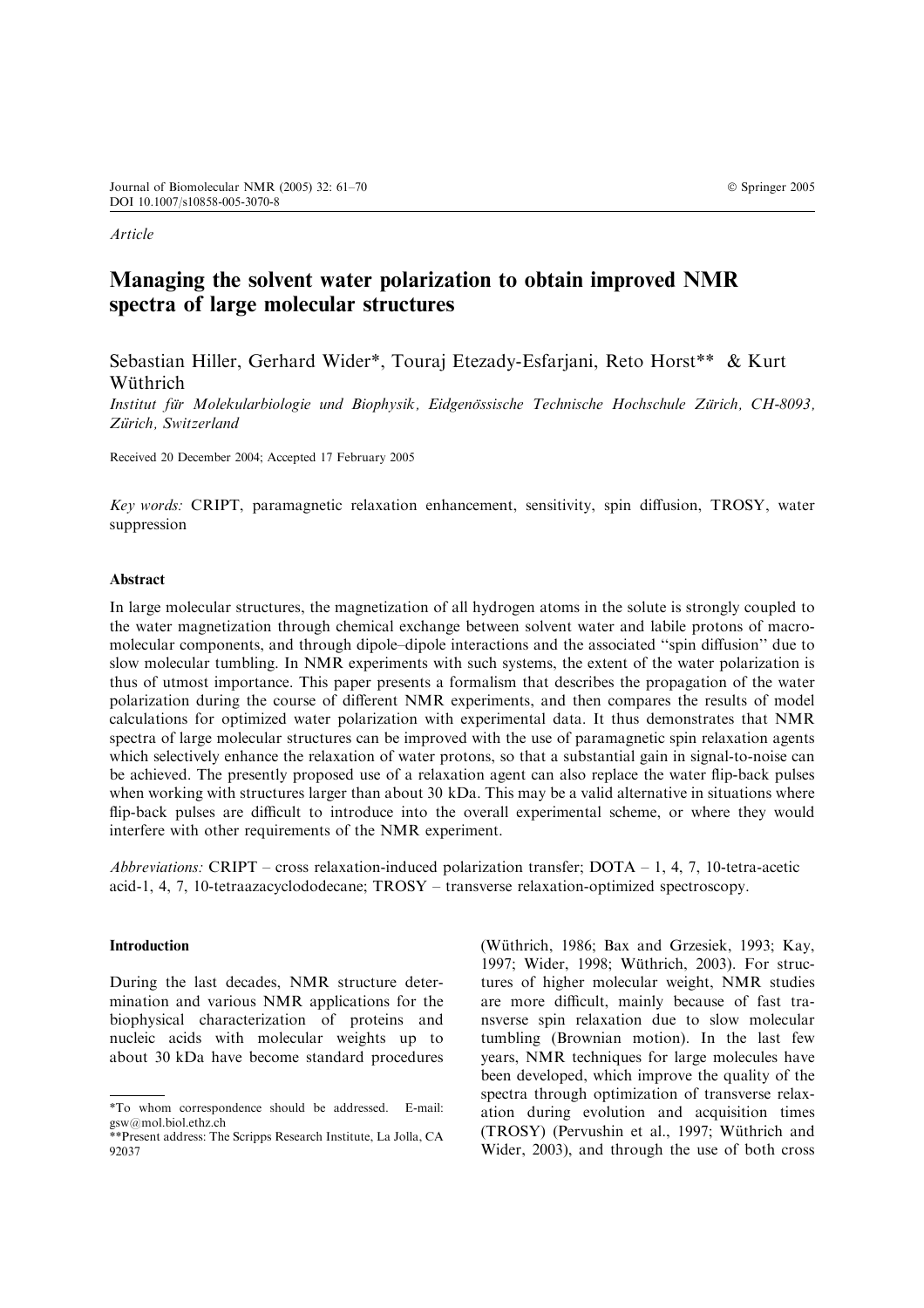correlated relaxation-induced polarization transfer and relaxation optimization during magnetization transfer steps (CRINEPT) (Riek et al., 1999) in multi-dimensional NMR experiments. Combined with perdeuteration of the non-labile proton positions of the macromolecule (LeMaster, 1994), these techniques have so far enabled studies with molecular sizes up to 870 kDa (Fiaux et al., 2002).

In typical NMR samples of proteins in aqueous solution, the water concentration is about 50,000-fold higher than the concentration of the macromolecule, and the correspondingly large intensity of the water resonance needs special consideration in NMR experiments. A common method of dealing with the solvent magnetization is presaturation of the water resonance (Wider et al., 1983). Since water protons undergo chemical exchange with labile protons of proteins and nucleic acids, i.e., oxygen- or nitrogen-bound protons that are not involved in hydrogen bonds, saturation of the water resonance leads to simultaneous saturation of these protons (Grzesiek and Bax, 1993; Wang et al., 1996). In large molecular structures, spin diffusion efficiently transfers the saturation from labile protons further to non-exchangeable hydrogen atoms, thus reducing their signal intensities and leading to a general deterioration of the NMR spectra (Akasaka et al., 1978; Stoesz et al., 1978). This general signal loss can be minimized by maintaining a high steady-state water polarization throughout the experiment, which is usually achieved using selective ''flip-back'' pulses on the water resonance (Grzesiek and Bax, 1993). Similar effects have been observed between the aliphatic proton resonances and the remainder of the spectrum in fully protonated large molecular systems (Akasaka et al., 1978), and it has been demonstrated that pulse sequences avoiding saturation of the covalently bound aliphatic protons yield more signal (Pervushin et al., 2002).

The presently available water flip-back techniques would have improved efficiency if the longitudinal relaxation time  $T_1$  of the solvent water protons could be substantially reduced without significantly affecting the relaxation times of the nuclei in the macromolecular solute (Otting, 1997). This paper investigates the application of selective relaxation agents to maintain a large

water polarization, and a formalism describing the propagation of water polarization during the course of different NMR experiments is presented and experimentally validated. The increase of the signal intensity in very large macromolecular solutes by adding a suitable concentration of the relaxation agent Gd(DOTA) (Chang et al., 1993) is demonstrated with the 800 kDa chaperonin GroEL (Xu et al., 1997). We further propose that experiments for studies of solutes with molecular weights larger than about 30 kDa, which would normally be recorded with water flip-back pulses, can in the presence of suitably selected relaxation enhancement reagents be performed with comparable sensitivity using saturation of the water resonance.

#### **Theory**

#### Propagation of the water polarization

This section presents a formalism to describe the course of the water proton polarization,  $M<sub>z</sub>$ , during a typical NMR experiment consisting of a large number of consecutively recorded scans (Figure 1). Each scan consists of a sequence of radio-frequency (rf) pulses, delays between these pulses, an acquisition period during which the free induction decay (FID) is recorded, and a recovery period. The water polarizations before and after the pulses of the *i*th scan,  $M_{z}^{b,i}$  and  $M_{z}^{a,i}$ , are the quantities of interest. If care is taken that the sequence of rf-pulses maintains the water polarization, a certain fraction thereof is left after the pulse sequence,

$$
M_z^{\mathbf{a},i} = f \cdot M_z^{\mathbf{b},i},\tag{1}
$$

where the value of the "flip-back ratio", f, depends on the quality of the water flip-back pulses and is assumed to have a constant value for a given experimental setup. For pulse sequences which do not invert the water polarization, only values of f in the range  $0 \le f \le 1$  are possible. A short sequence with a small number of flip-back pulses usually results in higher values of  $f$  than a long sequence with many such pulses. In experiments with saturation of the water resonance during the pulse sequence, for example, by application of a strong magnetic field gradient on the transverse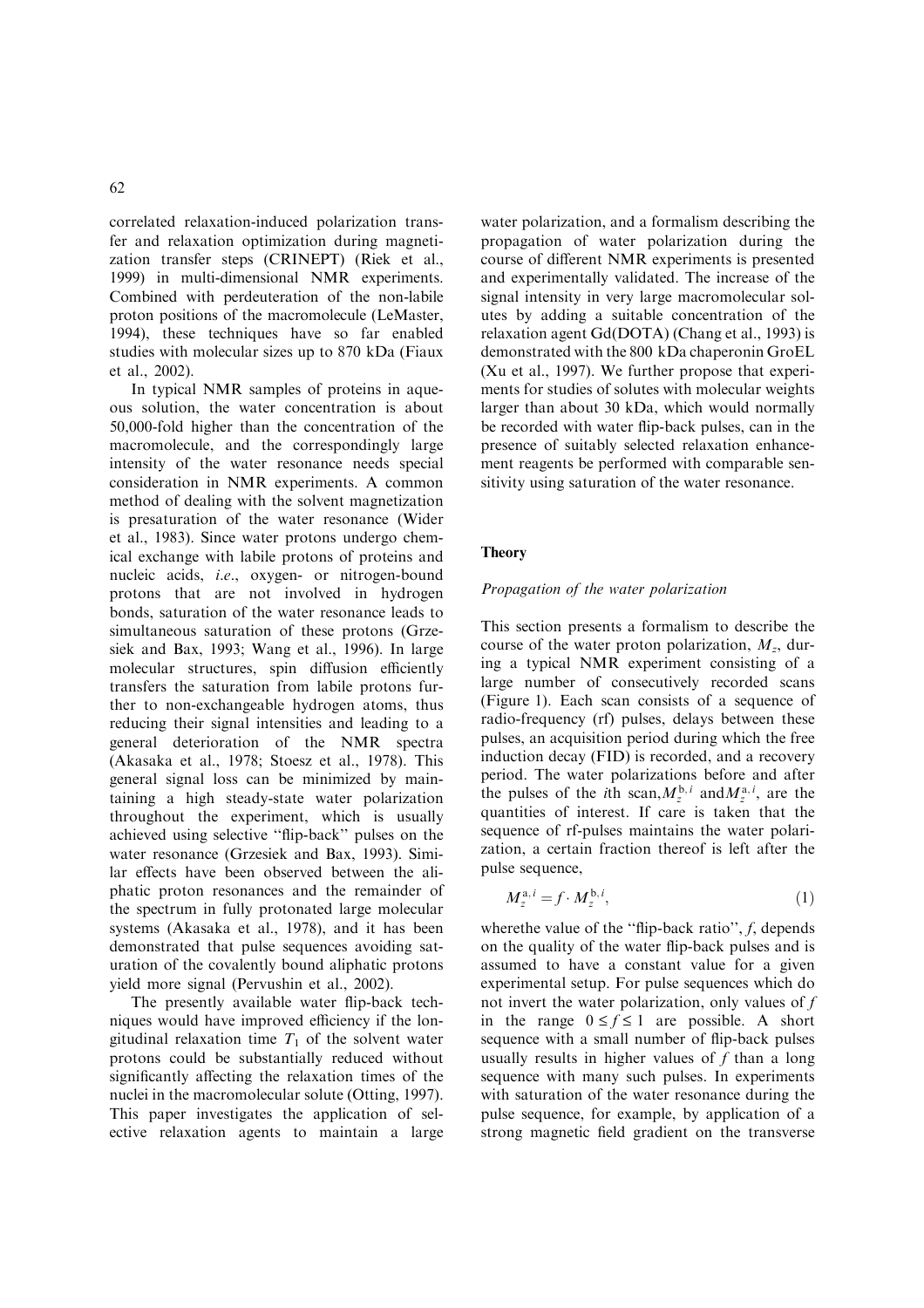

Figure 1. Definitions of the principal time points and time periods in the NMR experiments used in the present study. Indicated are three successive recordings (''scan'') using a given experimental scheme (see Materials and Methods) and the associated free induction decay (FID), the acquisition and interscan periods,  $t_{\text{acq}}$  and  $t_{\text{r}}$ , and the time points where the water polarizations before and after the pulse sequence of a scan, $M_z^{\text{b}}$  and $M_z^{\text{a}}$ , are measured (see text).

water magnetization, *f*-values  $\leq 0.1$  are common. In heteronuclear  $\left[{}^{15}N, {}^{1}H\right]$ -correlation experiments carefully designed to maintain the water polarization, f-values between 0.7 and 0.95 can be obtained.

During the acquisition time,  $t_{\text{acq}}$ , and the interscan delay,  $t_r$ , the polarization  $M_z^{a,i}$  relaxes exponentially towards  $M_{\zeta}^{b,i+1}$  (Figure 1),

$$
M_z^{\mathrm{b},i+1} = M_0 - (M_0 - M_z^{\mathrm{a},i}) \cdot \exp\bigg(-\frac{t}{T_1}\bigg), (2)
$$

where  $M_0$  is the equilibrium water polarization,  $t=t_{\text{acq}}+t_{\text{r}}$ , and  $T_1$  is the longitudinal relaxation time of the water protons (Bloch, 1946). With the Equations 1 and 2,  $M_{\tau}^{\text{a},i}$  and  $M_{\tau}^{\text{b},i}$  can be calculated iteratively for all values of  $i$ , based on knowledge of the values for f,  $T_1$  and the starting value  $M_7^{b,1}$ . f and  $T_1$ can be determined experimentally, as described in the Material and Methods section. Usually an experiment starts with equilibrium polarization of water,  $M_{\tilde{z}}^{b,1} = M_0$ . Once the experiment is started, the water polarization before the rf-pulses approaches a steady-state value,  $M_z^{\text{b},\text{ss}} = \lim_{i \to \infty} M_z^{\text{b},i}$ , and correspondingly,  $M_z^{a,ss} = \lim_{i \to \infty} M_z^{a,i}$ . Using Equations 1 and 2 yields

$$
M_z^{\text{a,ss}} = f \cdot M_z^{\text{b,ss}} = f \cdot \frac{1 - \exp(-t/T_1)}{1 - f \cdot \exp(-t/T_1)} \cdot M_0 \text{ (3)}
$$

Equation 3 enables the calculation of the steadystate water polarization for a given NMR experiment from the values of f and  $T_1$ , which can both be measured separately for a given experimental setup (see Material and Methods). It is convenient to use the normalized magnetizations  $M_{\tau}^{a,i}/M_0$  and  $M_{\tau}^{b,i}/M_0$  in the calculations, which directly indicate the percentage of preserved water polarization.

#### Relaxation induced by paramagnetic agents

The influence of paramagnetic chelated gadolinium ions on the nuclear longitudinal and transverse spin relaxation times can be described (Lauffer, 1987; Caravan et al., 1999) by

$$
\frac{1}{T_i} = \frac{1}{T_i^d} + r_i \cdot [A], \quad i = 1, 2,
$$
\n(4)

where  $T_i$  stands for the longitudinal and transverse relaxation times,  $T_1$  and  $T_2$ ,  $r_1$  and  $r_2$  are the longitudinal and transverse relaxivities due to the paramagnetic reagent, and  $[A]$  is the concentration of the relaxation agent.  $T_1^d$  and  $T_2^d$  are the "diamagnetic'' longitudinal and transverse relaxation times, respectively, in the absence of a relaxation agent. A recent detailed discussion of the relaxation mechanisms described by Equation 4 can be found, for example, in (Caravan et al., 1999).

When working with protein solutions, Equation 4 applies to the relaxation of nuclear spins in the protein as well as the solvent water protons, albeit with different values for  $r_i$ . Taking Gd(DOTA)<sup>-</sup> (Chang et al., 1993) as an example, which is a typical relaxation agent used in magnetic resonance imaging (MRI), eight of the nine coordination sites of the gadolinium ion are occupied by the chelating molecule  $DOTA<sup>4-</sup>$ . One water molecule at a time can bind to the remaining ninth coordination site, where it can approach close to the gadolinium ion. In contrast, close contact with the protein surface is prevented by the chelating ligand. This is the basis for the pronouncedly selective relaxation enhancement on the water protons, since paramagnetic relaxation by  $Gd^{3+}$  is dominated by dipolar coupling and hence dependent on the inverse sixth power of the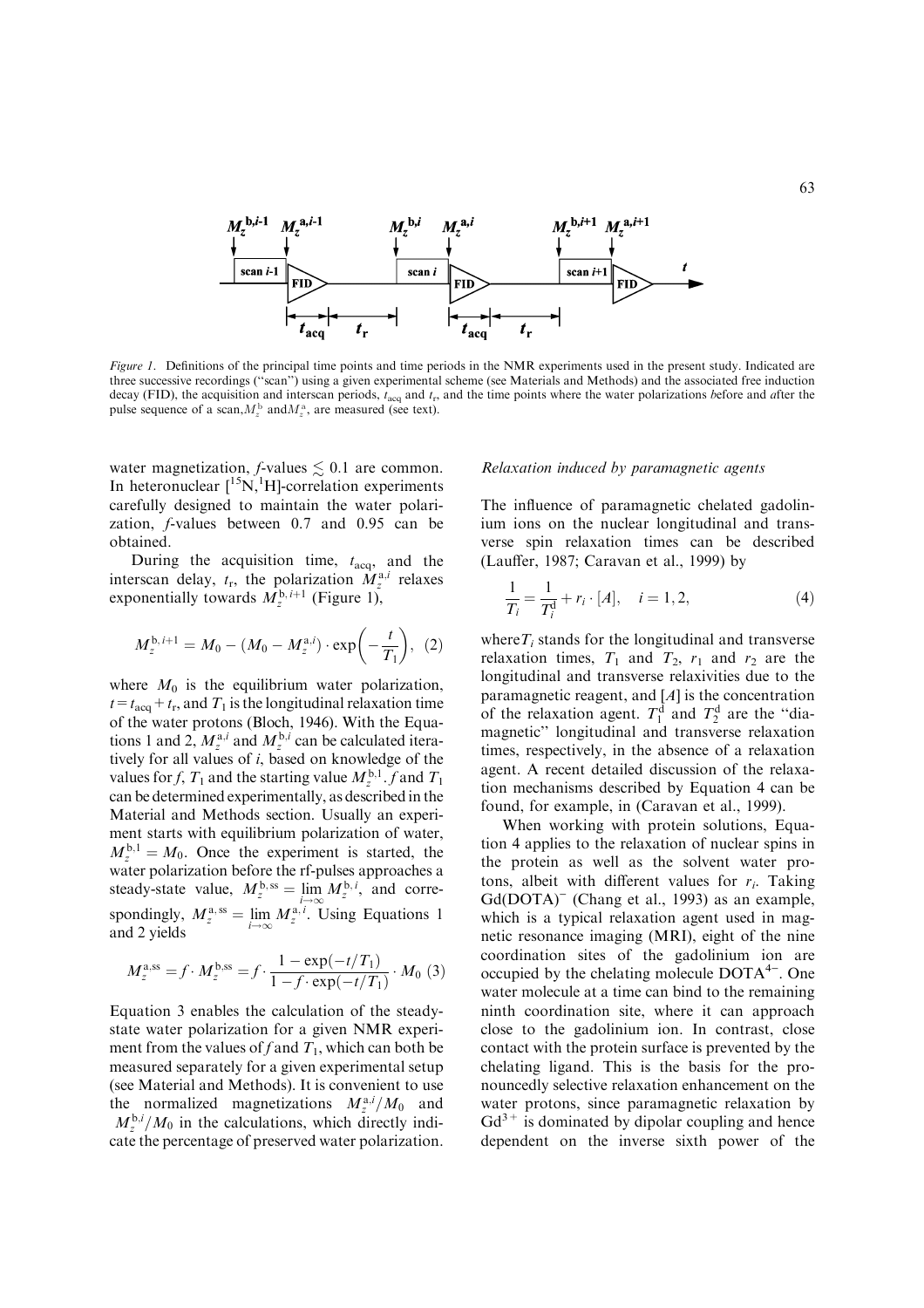distance between the nuclear spin considered and the electronic spin.

#### Materials and methods

#### Sample preparation

The protein GroEL is a chaperonin from E. coli consisting of 14 subunits, which have identical conformations and thus give rise to identical NMR signals. Uniformly  $15N$ - and <sup>2</sup>H-labelled GroEL was expressed and purified as described earlier (Fiaux et al., 2002). After purification, the aqueous protein solution was adjusted to 25 mM potassium phosphate at pH 6.2, 20 mM KCl and  $10\%$  D<sub>2</sub>O. The final concentration of GroEL was 0.14 mM, corresponding to 2 mM in monomers.

The tetrapeptide H–Gly–Gly–Glu–Ala–OH (GGEA) was purchased from BACHEM AG (Switzerland) and used without further purification. Lyophilized GGEA was dissolved to a final concentration of 1 in 50 mM potassium phosphate buffer at pH 4.2 containing  $10\%$  D<sub>2</sub>O.

#### Titration with paramagnetic reagents

Highly concentrated solutions of paramagnetic reagents were used for the titrations. For example, stock solutions of 50, 100 and 500 mM Gd (DOTA)) were added to the protein solution to achieve 0.5, 1 mM, or larger concentration steps. Dilution effects have been neglected in the data analysis, since the change in volume per titration step never exceeded 1%, and at most four titration steps were included in any given experiment. After the measurements, Gd(DOTA)<sup>-</sup> could be removed from the GroEL sample by a buffer exchange, using Amicon Ultra filters (Millipore) with the appropriate molecular weight cutoff.

#### NMR experiments

With the tetrapeptide GGEA,  $1D^{-1}H\text{-NMR}$  experiments were recorded using the pulse Scheme (5), which includes a 3–9–19 WATERGATE pulse train for water suppression (Sklenar et al., 1993).

$$
90^{\circ} - \text{WATERGATE} - \text{acq.} \tag{5}
$$

The interscan delay was 1 s, and 64 transients were accumulated. 16 k complex points were recorded during the acquisition time of  $t_{\text{acq}} = 780 \text{ ms}$ , and the FID was multiplied with a cosine window function and zero-filled to 32 k points prior to Fourier transformation. No baseline correction was applied.

 $2D[^{15}N, ^1H]$ -CRIPT–TROSY experiments were recorded with the pulse Scheme (6) (Riek et al., 1999; Riek et al., 2002),

$$
90^{\circ}({}^{1}\text{H}) - T/2 - 180({}^{1}\text{H}) - T/2 - 90({}^{1}\text{H})
$$
  
-90( ${}^{15}\text{N}$ ) - t<sub>1</sub> -90( ${}^{15}\text{N}$ ) -90( ${}^{1}\text{H}$ ) -acq., (6)

where the water magnetization was flipped back by the application of a selective  $90^{\circ}$ (<sup>1</sup>H) pulse on the water resonance with each non-selective  $90^{\circ}$ <sup>(1</sup>H) pulse (for details, including the phase cycling used, see Figure SF1 in Supplementary Material). From a buildup experiment (Riek et al., 2002), the optimal heteronuclear magnetization transfer time T for the 800 kDa GroEL was determined to be 1.4 ms, and the optimal interscan delay was determined to be 300 ms. 1024 complex points were recorded during an acquisition time of 97 ms, and prior to Fourier transformation the FID was multiplied with a 20- shifted sine bell and zero-filled to 2048 complex points. In the  $15N$  dimension, 100 complex points were measured, with a maximal evolution time of 22 ms, and the data in  $t_1$  were multiplied with an exponential window function with a line broadening factor of 20 Hz and zero-filled to 256 complex points before Fourier transformation. The baseline was corrected using the IFLAT method (Bartels et al., 1995a) in the  $\omega_2(^1H)$ -dimension and polynomials in the  $\omega_1$ <sup>15</sup>N)-dimension. To obtain a 2D [<sup>15</sup>N,<sup>1</sup>H]-CRIPT–TROSY spectrum with saturation of the water resonance, the second water flipback pulse in the pulse sequence was removed, resulting in dephasing of the water signal by the subsequent strong magnetic field gradient  $G<sub>2</sub>$  (Figure SF1).

The pulse Scheme (7) presents the test NMR experiment used to verify the model calculations performed with the use of Equations 1–4.

$$
90^{\circ}_{-x}(H_2O) - 90_x(^1H) - G_2 - acq. \tag{7}
$$

It consists of a selective excitation pulse with phase  $-x$  on the water resonance, followed by a hard pulse on protons with phase x, and a strong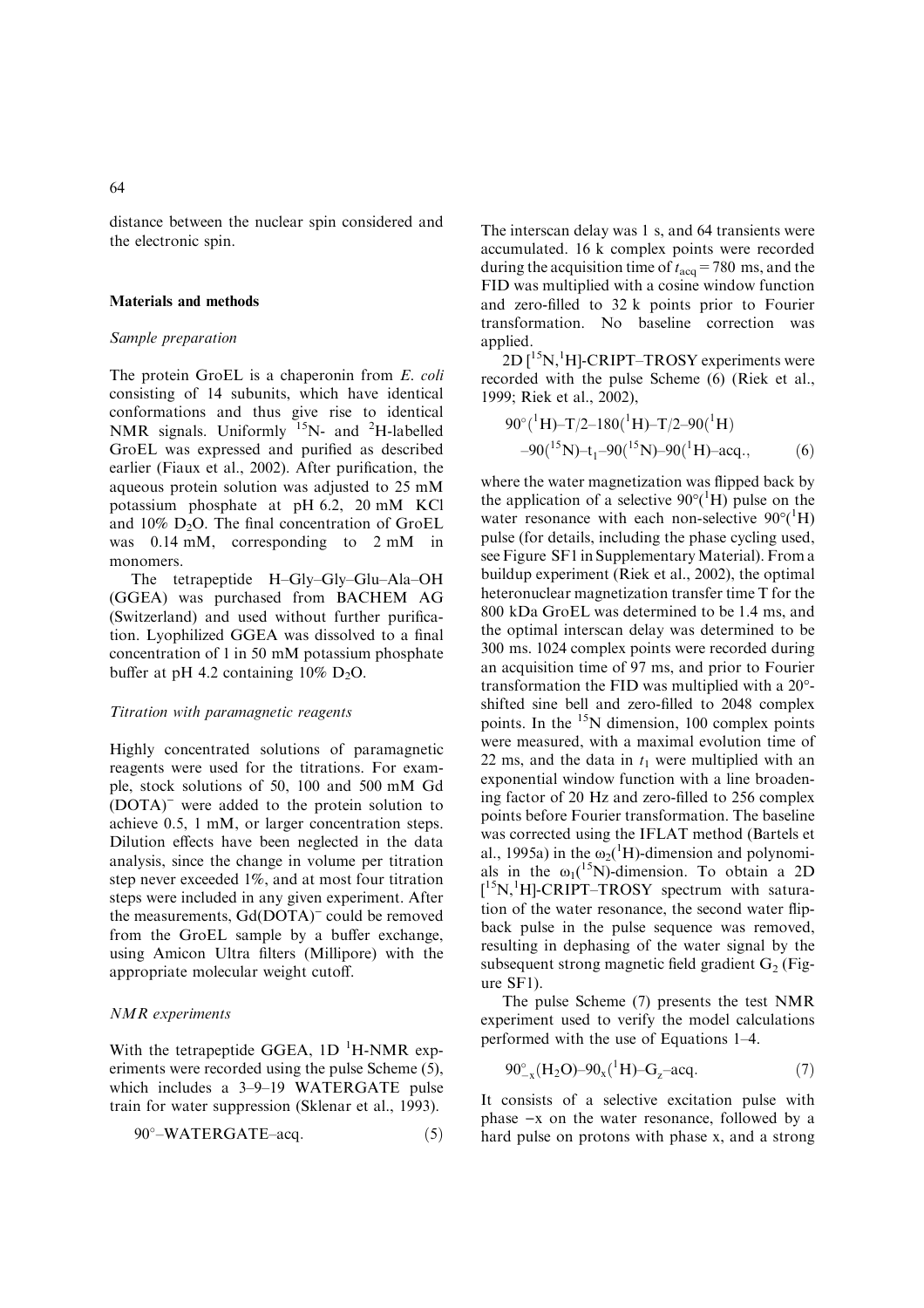magnetic field gradient along the  $+z$  axis. By variation of the properties of the selective pulse, the flip-back ratio  $f$  can readily be adjusted. In the present work the selective pulse had a Gaussian shape and a duration of 1.0 ms.

The reference water polarization was measured with the pulse Scheme (8),

$$
Tap pulse-acq., \t\t(8)
$$

where the water magnetization along the  $+z$  axis (the ''water polarization'') is tilted slightly towards the transverse plane by a very short rectangular pulse with high radio-frequency power (''tap pulse''). With the resulting small tilt angles of typically  $2^{\circ}$ , radiation damping does not occur and the integral over the water signal recorded with Scheme (8) is proportional to the water polarization before the tap pulse. The small flip angle also reduces the bias arising from interscan delays that are too short to allow a complete relaxation to thermal equilibrium. The equilibrium polarization of the water,  $M<sub>0</sub>$ , which is needed as a reference for the determination of the flip-back ratio  $f$ , was measured by applying pulse Scheme (8) to the system at thermal equilibrium. For measurements of the water polarization at a given time point during a NMR pulse scheme, the routine of pulse Scheme (8) was supplemented with a strong magnetic field gradient along the z-axis prior to the tap pulse; in this way all transverse magnetization already present before the tap pulse, which could otherwise lead to spurious signals, was dephased. The water polarizations  $M_{\zeta}^{b,i}$ and  $M_{\tau}^{a,i}$  (Figure 1) were thus measured by truncating the pulse Schemes (5), (6) and (7) at the appropriate time points, whereupon the water polarization was measured with a tap pulse preceded by a z-gradient pulse.

The longitudinal  ${}^{1}H$  relaxation time of water,  $T_1$ , was measured using standard inversion recovery experiments (Ernst et al., 1987), for which the receiver coil was detuned to avoid radiation damping.

All NMR spectra were recorded on a Bruker DRX 750 spectrometer at 25 °C using a  ${}^{1}H$ { 15N,13C}-triple resonance probehead equipped with a shielded z-gradient coil. The data were processed with the programs XWINNMR and PROSA (Güntert et al., 1992), and analyzed with XWINNMR and XEASY (Bartels et al., 1995b).

#### Results and discussion

#### Water polarization in multiple-scan NMR experiments with  $H_2O$  and with paramagnetic salt solutions

As discussed in the introduction, the NMR signal intensity of large proteins is directly coupled to the extent of the steady-state water polarization. It is therefore of interest to maximize the water polarization during the entire experiment. Here, we apply the formalism of Equations 1–3 to describe the propagation of the water polarization, and compare the results of these model calculations with measurements using the NMR pulse Scheme (7). With regard to the water flip-back behavior, this simple pulse sequence mimics the NMR experiments that are typically used for studies of macromolecules. For the examples shown in Figure 2, the experimental data fit very closely with the model predictions, and the same was observed with several other measurements (data not shown). The calculations were based on experimental values for  $T_1$  and f which had been determined in separate experiments, as described in Materials and methods, and no adjustable parameter was used to match theory and experiment. The close agreement between experimental and calculated data supports the assumption made in Equation 1, that to a good approximation the quantity  $f$  adopts a constant value for multi-scan NMR experiments designed to preserve the water polarization.

The data of Figure 2 represent typical situations encountered in biomolecular NMR, except that the  $T_1$  value for the water may be somewhat shorter in protein solutions than in pure  $H_2O$ . Figure 2a shows the magnitude of the water polarization in a conventional experiment with water flip-back pulses. The steady-state water polarization during this experiment depends strongly on the interscan delay,  $t_r$ , and the water flip-back ratio, f. But even with  $f=90\%$ , a desirably short interscan delay  $t_r = 600$  ms, as chosen here, results in a steady-state polarization for pure water of only 0.6  $M_0$  (with identical conditions, Equation 3 predicts only slightly higher steady-state polarization in protein solutions). Figure 2a also shows how the approach of the water polarization to its steady-state depends on the value chosen for  $t_r$ , and this figure can thus serve as a guideline for proper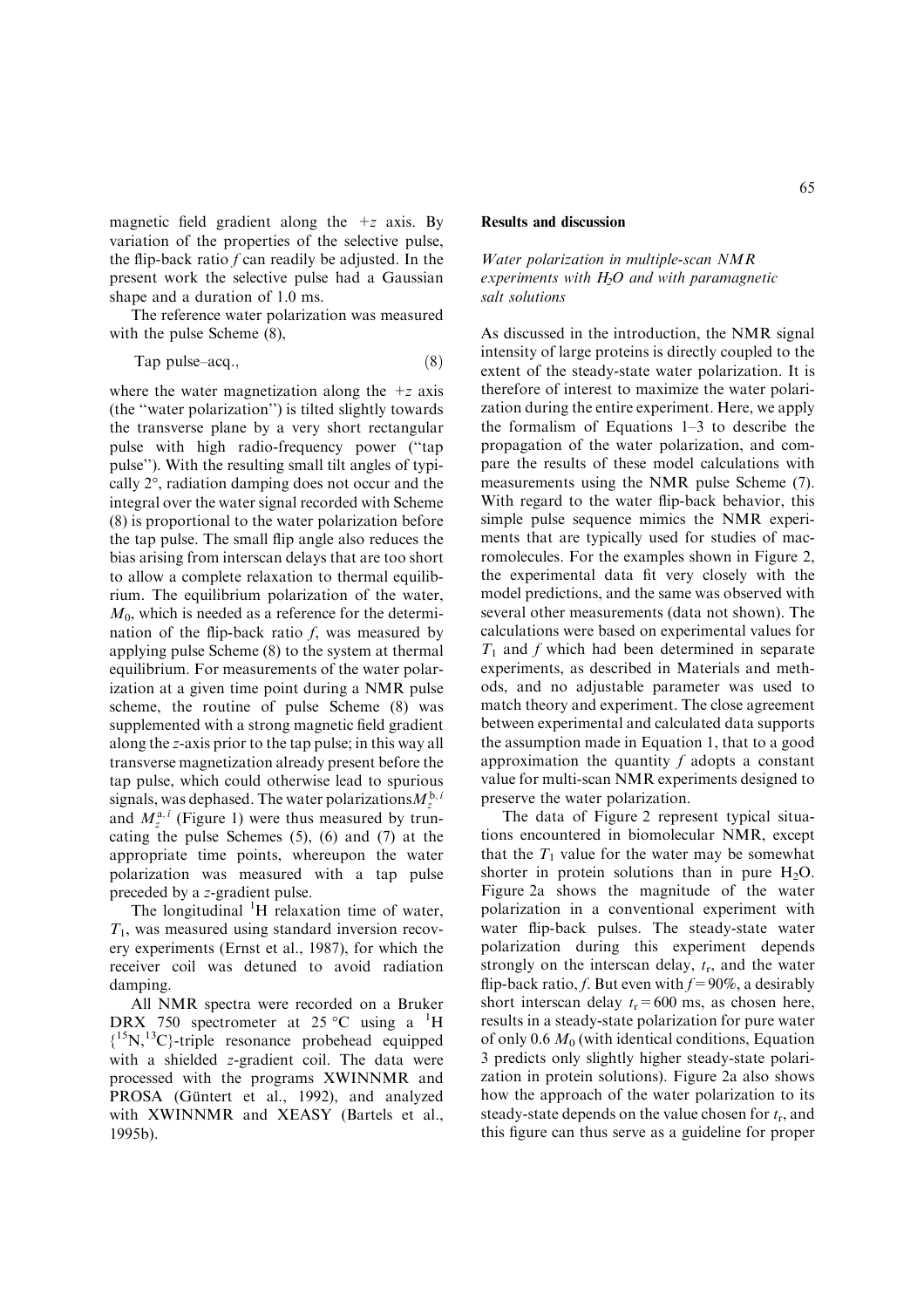

selection of the number of dummy scans at the start of an experiment.

With the addition of a paramagnetic relaxation agent, the solvent water  $T_1$  values can be greatly reduced. For example, the  $T_1$ -values of water measured in 1 mM solutions of the tetrapeptide GGEA containing  $0, 1$ , and  $2 \text{ mM } \text{Gd}(\text{DOTA})$ <sup>-</sup> are 3500, 310, and 160 ms (Figure 3). From these data, Equation 4 yields a relaxivity of  $r_1 = 3.4$  Hz/mM for  $Gd(DOTA)^-$  acting on the bulk water protons. Figure 2b shows the evolution of the water polarization in multiple-scan NMR experiments with a  $2 \text{ mM } Gd(DOTA)^-$  solution. With a flip-back rate of  $f=90\%$  and an interscan delay of only 300 ms, the steady-state water polarization,  $M_{z}^{\text{b,ss}}$ , is virtually identical to the equilibrium polarization  $M_0$ (Figure 2b). If in a 2 mM  $Gd(DOTA)^-$  solution the water polarization was completely destroyed during the pulse sequence, a value for  $M_{\tau}^{\rm b, ss}$  of about

Figure 2. Time evolution of the water polarization,  $M_z/M_0$ , in a multiple-scan NMR experiment. Filled and open circles represent experimental data, solid and broken lines represent the results of model calculations based on the Equations 1 and 2. For each recording, the water polarizations before and after the scan  $(M_z^{b,i}$  and  $M_z^{a,i}$  in Figure 1) are plotted, starting with  $M_{z}^{b,1}$ . The equilibrium polarization of the water,  $M_0$ , was independently measured (see Materials and Methods). Theoretical values were calculated iteratively, using experimentally determined longitudinal relaxation times  $T_1$  and flip-back ratios f, which had been measured as described in Materials and Methods. (a) Data for pure H<sub>2</sub>O, which has a  $T_1$ -value of 4500 ms. Model calculations and experiments were based on a water flip-back ratio of  $f=90\%$ . Three data sets are shown which used, from top to bottom, interscan delays of  $t_r = 5.0$  s, 1.0 s, and 0.6 s, respectively. Experiment (7) was used with an acquisition time of  $t_{\text{acq}}=97 \text{ ms}$ . (b) Data for a 2 mM aqueous  $Gd(DOTA)^-$  solution, which has a  $T_1$ -value of 180 ms for the water protons. Solid lines represent the model prediction for a water flip-back ratio of  $f=90\%$ , and filled circles show the result of a corresponding experiment with pulse Scheme (7). Broken lines and open circles show predictions and experimental results obtained with a water flip-back ratio of  $f=10\%$  in the experimental setup of pulse Scheme (7); thereby, the water resonance is saturated at the beginning of each scan with a selective rf-pulse on the water resonance followed by a strong magnetic field gradient pulse. For both values of  $f$  the acquisition time was 97 ms and the interscan delay was 300 ms.

 $\blacktriangleleft$ 

0.9  $M_0$  was achieved (Figure 2b), which contrasts with  $M_{\tau}^{\text{b,ss}} \approx 0.09 M_0$  for pure water.

#### Selective solvent water relaxation enhancement in protein solutions by  $Gd(DOTA)^{-}$

For the purpose of this study, we looked for a paramagnetic relaxation agent which would strongly reduce the  $T_1$ -value of the water protons without significantly affecting the protein resonances. Such relaxation agents must allow close access of water molecules to their unpaired electrons while keeping the protein protons at a comparatively long distance. This requirement is well met by the gadolinium ion complex Gd (DOTA)<sup>-</sup>, which has one free metal coordination site that is readily accessible for water but cannot, for steric reasons, be accessed closely by protein protons. Figure 3 surveys the effects of variable concentrations of  $Gd(DOTA)^-$  and free  $Gd^{3+}$  ions, respectively, on the water proton  $T_1$ -values and the line widths of the peptide in solutions of the tetrapeptide GGEA. The key observation is that with Gd(DOTA)<sup>-</sup> the water  $T_1$ -value can be reduced 10fold without significant line broadening of the peptide <sup>1</sup>H-NMR lines, whereas with  $Gd^{3+}$  a 20% reduction of the water  $T_1$ -value is paralleled by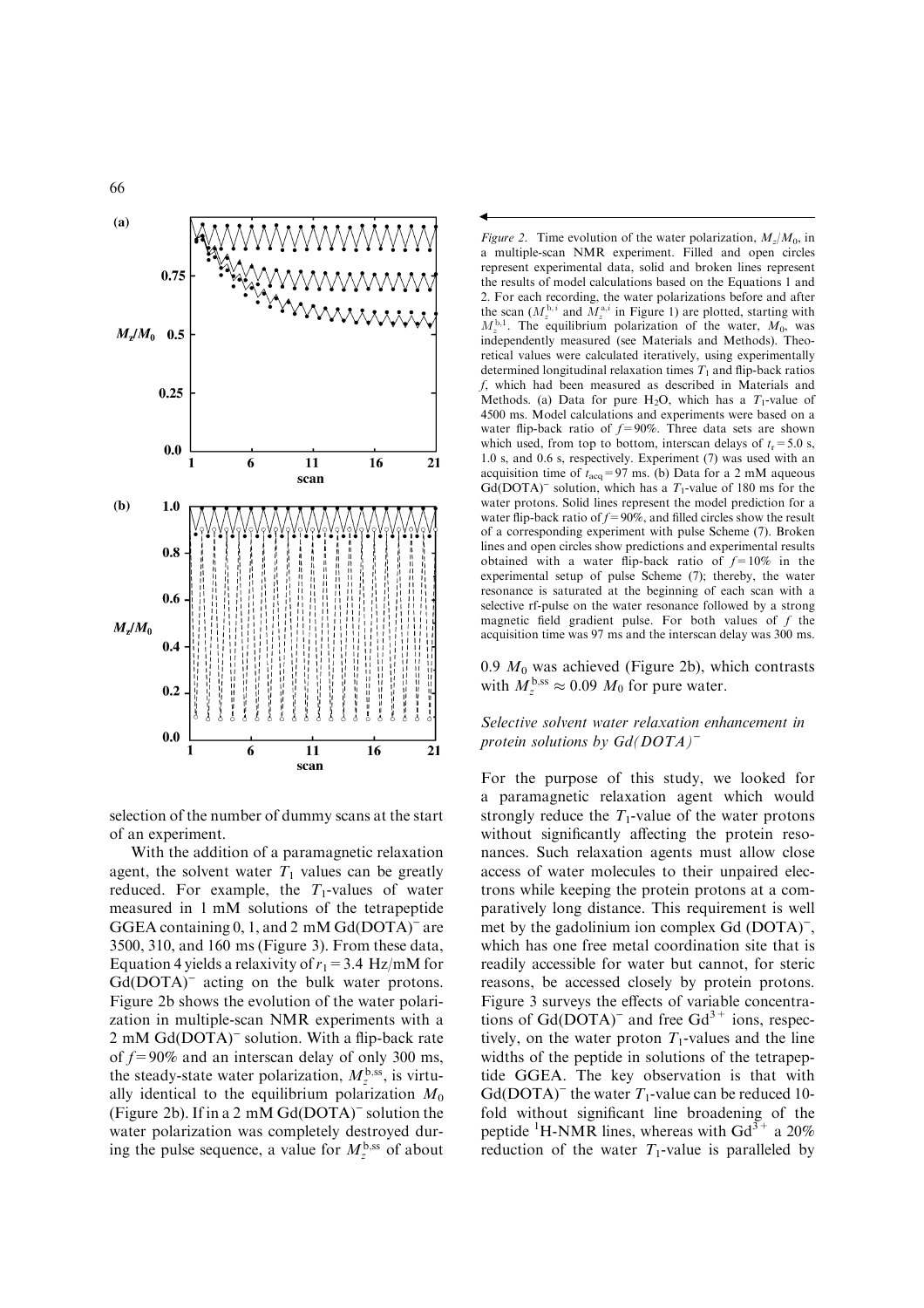

Figure 3. Effects of Gd(DOTA)<sup>-</sup> and Gd<sup>3+</sup> on the 1D<sup>-1</sup>H-NMR spectrum of H–Gly–Gly–Glu–Ala–OH and on the  $T_1$ value of the water in a 1 mM solution of the peptide in 50 mM aqueous phosphate buffer containing  $10\%$  D<sub>2</sub>O, pH = 4.2. Pulse Scheme (5) was used. The two columns on the left show the effects of stepwise addition of  $Gd(DOTA)^-$  on the resonances of the amide proton of Ala4 and the *b*-protons of Glu3. The two columns on the right show the effect of  $GdCl<sub>3</sub>$  on the same resonances. The concentrations of  $Gd(DOTA)^{-}$  and  $Gd^{3+}$ , respectively, were selected in such a way that the effective  $T_2$ values of the peptide resonances were approximately the same for both paramagnetic relaxation agents. The concentrations of the relaxation agents and the corresponding  $T_1$ -value of the water protons are indicated for each titration step.

nearly complete loss of the peptide <sup>1</sup>H-NMR fine structure due to line broadening. In other words, closely similar effective  $T_2$ -values for the peptide <sup>1</sup>H-NMR lines are obtained with 100-fold higher concentration of  $Gd(DOTA)^-$  than of  $Gd^{3+}$ .

The relaxivity  $r_2$  of Gd(DOTA)<sup>-</sup> on protein resonances is of the order 2–5 Hz/mM, as measured with the tetrapeptide GGEA (Figure 3) and with GroEL (Table 1). For nuclei that are not solvent-exposed,  $r_2$  is even smaller. Although the resulting line broadening is clearly visible for small peptides with narrow natural <sup>1</sup>H-NMR line widths (Figure 3), the effect of  $1 \text{ mM } Gd(DOTA)^{-1}$  is hardly noticeable for large proteins with very broad <sup>1</sup>H-NMR lines. For example, in GroEL the natural <sup>1</sup>H-NMR linewidths are of the order of 50–80 Hz (Table 1), so that an increase of 2–5 Hz due to the presence of 1 mM  $Gd(DOTA)^{-}$  is for most practical purposes acceptable. Overall, these observations show that  $Gd(DOTA)^-$  is a suitable

Table 1. <sup>1</sup>H linewidths of six resolved cross-peaks in four 2D [<sup>15</sup>N,<sup>1</sup>H]-CRIPT-TROSY spectra of GroEL recorded with variable Gd(DOTA)<sup>-</sup> concentrations and otherwise identical conditions, as described in Figure 5

| $[Gd(DOTA)^-]$            |    | Linewidth $[Hz]$ <sup>a</sup> |    |    |    |    |  |
|---------------------------|----|-------------------------------|----|----|----|----|--|
|                           | I  | Н                             | Ш  | IV | v  | VI |  |
| $0 \text{ mM}$            | 55 | 53                            | 83 | 60 | 57 | 55 |  |
| $0.5 \text{ }\mathrm{mM}$ | 64 | 57                            | 84 | 65 | 57 | 59 |  |
| 1 mM                      | 63 | 59                            | 83 | 64 | 62 | 61 |  |
| $2 \text{ }\mathrm{mM}$   | 65 | 60                            | 86 | 64 | 60 | 66 |  |

<sup>a</sup>Full line width at half height as determined by linear interpolation between data points along  $\omega_2$ <sup>(1</sup>H). The digital resolution of the spectra was 5 Hz/point along  $\omega_2$ <sup>1</sup>H) and 17 Hz/ point along  $\omega_1$ <sup>(15</sup>N). The peaks I–VI are identified in Figure 5a.

agent for managing the solvent water polarization in biomacromolecular NMR without deteriorating the NMR signals of the solute.

#### Practical applications

The addition of  $Gd(DOTA)^-$  can be used to enhance the sensitivity for the recording of NMR spectra of large molecular or supramolecular structures by increasing the steady-state water polarization in experiments with water flip-back pulses. In 2D  $[$ <sup>15</sup>N,<sup>1</sup>H]-CRIPT-TROSY experiments with the 800 kDa chaperone protein Gro-EL, the steady-state polarization of the water could be increased from  $0.68$   $M_0$ , which was obtained with optimized water flip-back pulses in the absence of a paramagnetic reagent, to 0.97  $M_0$ after addition of 1 mM Gd(DOTA)<sup>-</sup>, which resulted in a nearly 1.3-fold gain of the protein signal intensity (Table 2). This result was obtained from an analysis of the peak heights of 71 resolved

Table 2. Survey of the influence of the addition of variable concentrations of  $Gd(DOTA)^-$  on the 2D  $[^{15}N, ^{1}H]$ -CRIPT-TROSY spectrum of GroEL<sup>a</sup>

| $\left[\text{Gd}(\text{DOTA})^{-}\right]\left[\text{mM}\right]$ | $T_1(H_2O)$ [ms] | $M_{z}^{\rm b, ss} [\%]^{b}$ | $\rm I_{rel}^c$ |
|-----------------------------------------------------------------|------------------|------------------------------|-----------------|
| 0.0                                                             | 3500             | 68                           | 1.00            |
| 0.5                                                             | 580              | 93                           | 1.27            |
| 1.0                                                             | 310              | 97                           | 1.28            |
| 2.0                                                             | 160              | 98                           | 1.23            |
|                                                                 |                  |                              |                 |

a For experimental details see Figure 5.

 ${}^{\text{b}}M_2^{\text{b,ss}}$  is expressed in % of  $M_0$ .

<sup>c</sup>Average relative peak height of 71 resolved resonances (see text and supplementary material).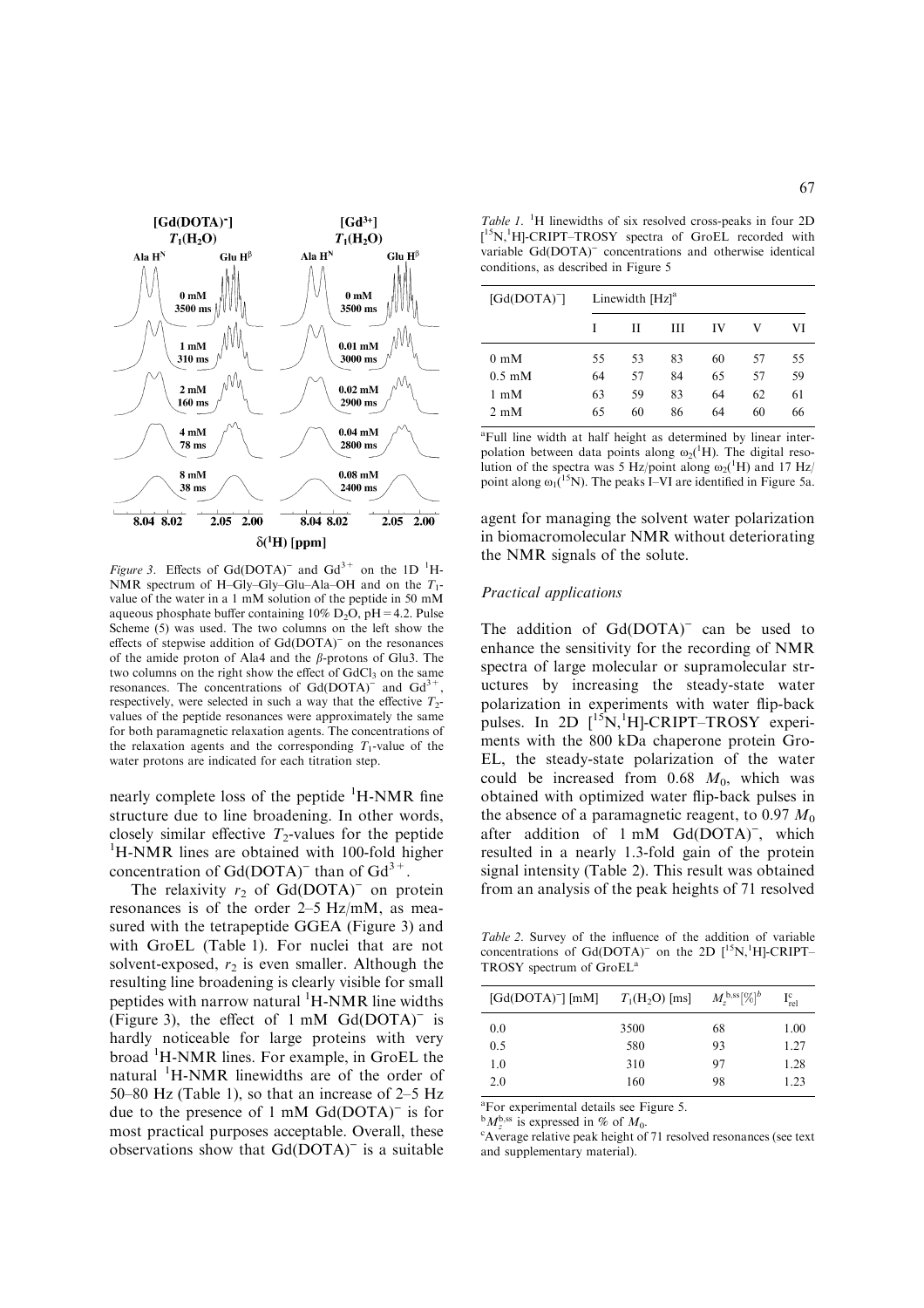

Figure 4. Cross-sections from four  $2D[^{15}N, ^1H]$ -CRIPT-TRO-SY spectra of GroEL recorded at various concentrations of Gd(DOTA)<sup>-</sup>, as given at the top of each column. Each row shows the same resonance from the four spectra, with its spectral positions indicated. The three resonances I–III are marked in Figure 5a.

resonances in these spectra (Figures 4 and 5; Table ST1 in Supplementary Material). Of the 547 residues in GroEL, only about 20% give rise to observable cross-peaks in a 2D  $[{}^{15}N, {}^{1}H]$ -CRIPT-TROSY experiment (Riek et al., 2002). Among the observable resonances, 71 were found to be well resolved and thus suitable for the present analysis. The following observations show that at least part of these resonances originate from structured parts of the protein, including regular secondary structures: the large chemical shift dispersion (Table ST1), the findings that a transfer time T of 1.4 ms was optimal for the 2D  $[{}^{15}N, {}^{1}H]$ -CRIPT–TROSY experiments (Pulse Scheme (6), Figure SF1), and the line widths of 40–100 Hz in the  $\omega_2(^1H)$  dimension. The regular secondary structure elements are mostly buried in the interior of the molecule (Xu et al., 1997), indicating that the present experiments yielded improvements of signals originating from the protein core. If some of the observed nuclei were located close to the protein surface, their transverse relaxation rates would be more strongly accelerated by the paramagnetic ions than for nuclei in the interior of the molecule. The resulting broadening of the resonance lines would then decrease the apparent signal enhancement measured as the change in peak heights. Since the data in Table 2 possibly include measurements for surface-exposed  $15N-1H$ moieties, they represent a lower limit of the actual gain in sensitivity. Increasing the Gd(DOTA)<sup>-</sup> concentration beyond 1 mM does not result in further gain for the protein signals, since the small additional increase in the water polarization (Table 2) is overcompensated by the increased transverse relaxation rates of the protein resonances (Table 1). Paramagnetic relaxation agents were previously used to obtain signal enhancement in proteins through direct dipolar relaxation enhancement of the protein nuclei of interest (Eletsky et al., 2003); this approach is intrinsically limited by the concomitant broadening of the protein resonances.

A second application of paramagnetic relaxation agents is based on the experiment in Figure 2b, which suggests that water flip-back pulses might be omitted altogether. This could be of interest whenever water flip-back segments are difficult to adjust, or if they cause substantial signal loss for large molecules because they prolong the pulse sequence. The concern here is not limited to the loss of water polarization, but it also considers that residual transverse water magnetization may interfere with the signal acquisition. If the requirements of a given pulse sequence do not permit the use of appropriate water suppression elements, the remaining strong water signal may lead to a receiver overflow and the recording of a digitized signal can become difficult or impossible. As an illustration, Figure 5 compares two 2D [<sup>15</sup>N,<sup>1</sup>H]-CRIPT–TROSY spectra of GroEL, which were measured, respectively, in the absence of Gd(DOTA)<sup>-</sup> using carefully optimized water flip-back pulses, or in the presence of 2 mM Gd(DOTA)<sup>-</sup> with complete destruction of the water polarization during the pulse sequence. The  $T_1$ -value of water was 170 ms in a solution with  $2 \text{ mM } Gd(DOTA)^{-}$  (Table 2), and about 90% of the equilibrium water polarization was recovered during 400 ms of acquisition and interscan periods (Figure 2b). The spectral quality in Figure 5b is markedly improved when compared to Figure 5a, and the cross-sections  $5a'$  to  $5b''$ clearly show that this improvement was achieved without loss of sensitivity for detection of the signals of interest, which have comparable signalto-noise ratios in the two experiments of Figure 5,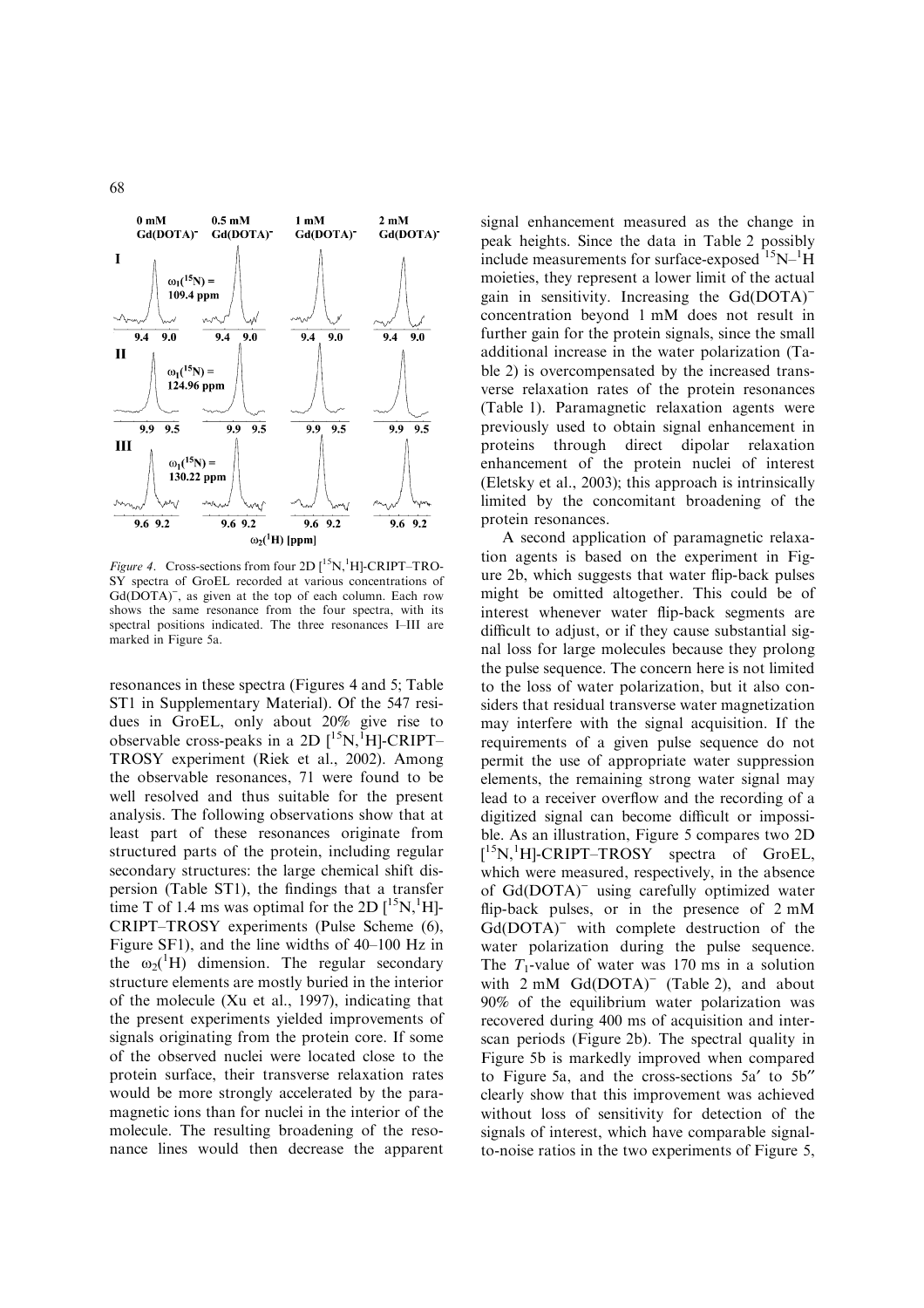

a and b (a comparable water suppression could be obtained without addition of Gd(DOTA)<sup>-</sup>, but the protein signals would be drastically reduced as well (Akasaka et al., 1978; Stoesz et al., 1978)).

In conclusion, this paper presents a novel use of selective relaxation agents to enhance the NMR

Figure 5. 2D  $[$ <sup>15</sup>N,<sup>1</sup>H]-CRIPT-TROSY spectra (Riek et al., 1999; 2002) of an aqueous solution of uniformly  $15N$ - and  $2H$ labeled GroEL (protein concentration 0.14 mM, 20 mM KCl, 25 mM phosphate at  $pH = 6.2$ , 10% D<sub>2</sub>O) recorded with pulse Scheme (6) (for details see Materials and Methods and Figure SF1). (a) Spectrum recorded without addition of Gd(DOTA)<sup>-</sup>, using optimized water flip-back pulses. Roman numerals and circles indicate peaks that are analyzed in Figure 4 and Table 1. (b) Spectrum recorded after adding 2 mM Gd(DOTA)<sup>-</sup>, with saturation of the water resonance using a strong magnetic field gradient in the pulse sequence. Except for the different water handling, (a) and (b) were recorded under identical conditions, as described in Materials and Methods and Figure SF1. Both spectra were plotted with the same contour levels, and no baseline correction was applied.  $(a')$ ,  $(b')$ ,  $(a'')$  and  $(b'')$  Crosssections from (a) and (b) taken at the positions indicated by the arrows. To enable a reliable comparison of the signal intensities, a baseline correction was applied to the cross-sections.

 $\blacktriangleleft$ 

spectral quality for large proteins. The proposed procedures might be beneficial in all NMR experiments with large macromolecular systems where water flip-back pulses are routinely used. In addition to  $Gd(DOTA)^-$  used in this study, a wide range of metal chelates with different chemical properties are used as contrast agents in magnetic resonance imaging (MRI) (Caravan et al., 1999), and several of these reagents have already proven their usefulness in biomolecular NMR for mapping of protein surfaces (Liepinsh and Otting, 1997; Pintacuda and Otting, 2002; Hilty et al., 2004) or for resolving spectral overlap (Sattler and Fesik, 1997). Even higher selectivity of the relaxation effects on the solvent than with Gd(DOTA)) may be found in future studies using different paramagnetic relaxation agents, to further minimize the relaxation effects on the protein resonances and thus to provide even larger signal enhancements, which might in turn make the presently proposed approach attractive also for smaller molecular weights.

Supplementary material to this paper is available in electronic format at http://dx.doi.org/10.1007/ s10858-005-3070-8.

#### Acknowledgement

We thank Prof. P. Bösiger (University of Zürich) for a gift of Gd(DOTA)<sup>-</sup>, and the ETH Zürich and the Schweizerischer Nationalfonds for financial support through the National Center for Competence in Research (NCCR) 'Structural Biology'.